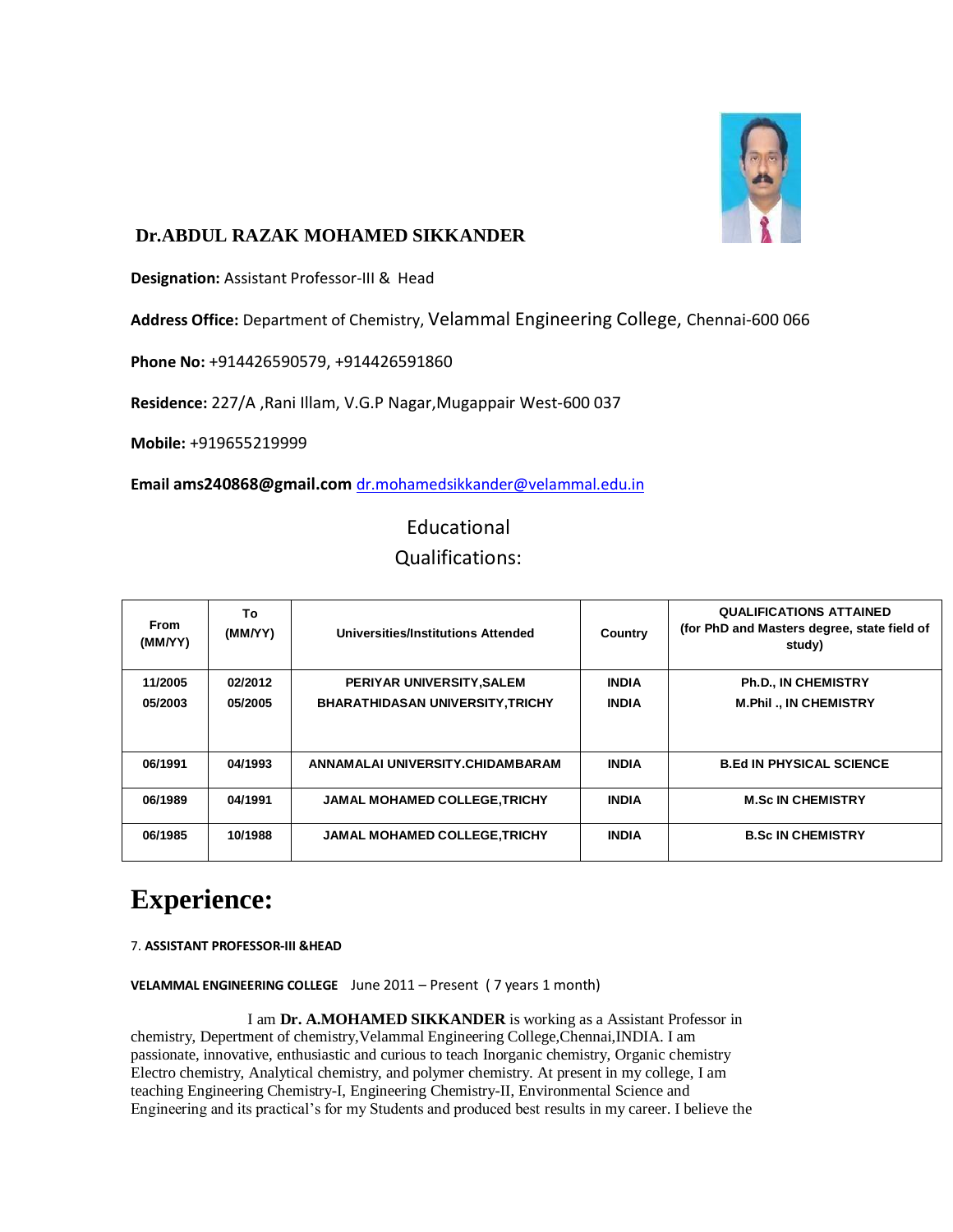most important thing I can do to help my students learn is to come to every class with enough creative preparation and organization so that I may present an engaging, coherent and intuitive lecture.

#### 6.**[ACADEMIC COORDINATOR](https://www.linkedin.com/search?search&amp%3Btitle=ACADEMIC%2BCOORDINATOR&amp%3BsortCriteria=R&amp%3BkeepFacets=true&amp%3BcurrentTitle=CP&amp%3Btrk=prof-exp-title)**

#### **[VELAMMAL MATRIC SCHOOL](https://www.linkedin.com/search?search&amp%3Bcompany=VELAMMAL%2BMATRIC%2BSCHOOL&amp%3BsortCriteria=R&amp%3BkeepFacets=true&amp%3Btrk=prof-exp-company-name)**

October 2009 – June 2011 (1 year 9 months)

#### 5.**[SENIOR PRINCIPAL](https://www.linkedin.com/search?search&amp%3Btitle=SENIOR%2BPRINCIPAL&amp%3BsortCriteria=R&amp%3BkeepFacets=true&amp%3BcurrentTitle=CP&amp%3Btrk=prof-exp-title) [LEADERS](https://www.linkedin.com/search?search&amp%3Bcompany=LEADERS%2BMATRIC%2BSCHOOL&amp%3BsortCriteria=R&amp%3BkeepFacets=true&amp%3Btrk=prof-exp-company-name)  [MATRIC SCHOOL](https://www.linkedin.com/search?search&amp%3Bcompany=LEADERS%2BMATRIC%2BSCHOOL&amp%3BsortCriteria=R&amp%3BkeepFacets=true&amp%3Btrk=prof-exp-company-name)**

April 2007 – October 2009 (2 years 7 months)Karaikkudi , India

In my academic permanent status when i was served as a Senior Principal in a upcoming school of The leaders Matriculation Higher Secondary school which is positioned at karaikudi i stamped centum results .

#### **[Principal](https://www.linkedin.com/search?search&amp%3Btitle=Principal&amp%3BsortCriteria=R&amp%3BkeepFacets=true&amp%3BcurrentTitle=CP&amp%3Btrk=prof-exp-title)**

#### 4.**[Vidhyaa Vikas Boys Higher Secondary School](https://www.linkedin.com/search?search&amp%3Bcompany=Vidhyaa%2BVikas%2BBoys%2BHigher%2BSecondary%2BSchool&amp%3BsortCriteria=R&amp%3BkeepFacets=true&amp%3Btrk=prof-exp-company-name)**

June 2002 – April 2007 (4 years 11 months)Thiruchengode

Apart from my research and academics when i was worked as a Principal in a renowned school of vidhyaa vikas which is located at Thiruchengode i produced remarkable results in my educational history.

#### 3.**[PGT in Chemistry](https://www.linkedin.com/search?search&amp%3Btitle=PGT%2Bin%2BChemistry&amp%3BsortCriteria=R&amp%3BkeepFacets=true&amp%3BcurrentTitle=CP&amp%3Btrk=prof-exp-title)**

#### **[Saraswathi Vidhyaa Nikethan Higher Secondary School](https://www.linkedin.com/search?search&amp%3Bcompany=Saraswathi%2BVidhyaa%2BNikethan%2BHigher%2BSecondary%2BSchool&amp%3BsortCriteria=R&amp%3BkeepFacets=true&amp%3Btrk=prof-exp-company-name)**

June 2001 – May 2002 (1 year)Kongampalayam-Erode

#### **[PGT in Chemistry](https://www.linkedin.com/search?search&amp%3Btitle=PGT%2Bin%2BChemistry&amp%3BsortCriteria=R&amp%3BkeepFacets=true&amp%3BcurrentTitle=CP&amp%3Btrk=prof-exp-title)**

#### **[St.Johns International Residential\(C.B.S.E\) School](https://www.linkedin.com/search?search&amp%3Bcompany=St%2EJohns%2BInternational%2BResidential%28C%2EB%2ES%2EE%29%2BSchool&amp%3BsortCriteria=R&amp%3BkeepFacets=true&amp%3Btrk=prof-exp-company-name)**

May 2000 – May 2001 (1 year 1 month)Pazhansur Chennai Area, India

#### 2.**[PGT in Chemistry](https://www.linkedin.com/search?search&amp%3Btitle=PGT%2Bin%2BChemistry&amp%3BsortCriteria=R&amp%3BkeepFacets=true&amp%3BcurrentTitle=CP&amp%3Btrk=prof-exp-title)**

#### **[Bhavans Gandhi Vidhyasram\(C.B.S.E\) School](https://www.linkedin.com/search?search&amp%3Bcompany=Bhavans%2BGandhi%2BVidhyasram%28C%2EB%2ES%2EE%29%2BSchool&amp%3BsortCriteria=R&amp%3BkeepFacets=true&amp%3Btrk=prof-exp-company-name)**

October 1998 – April 2000 (1 year 7 months)Kodaikkanal 1. **PGT in Chemistry**

#### **[Seshasayee Paper Board Higher Secondary School](https://www.linkedin.com/search?search&amp%3Bcompany=Seshasayee%2BPaper%2BBoard%2BHigher%2BSecondary%2BSchool&amp%3BsortCriteria=R&amp%3BkeepFacets=true&amp%3Btrk=prof-exp-company-name)**

July 1994 – September 1998 (4 years 3 months)S.P.B.Colony Erode India

Here only I started to recognize and seeded my innovative and Inspired Chemistry Teaching !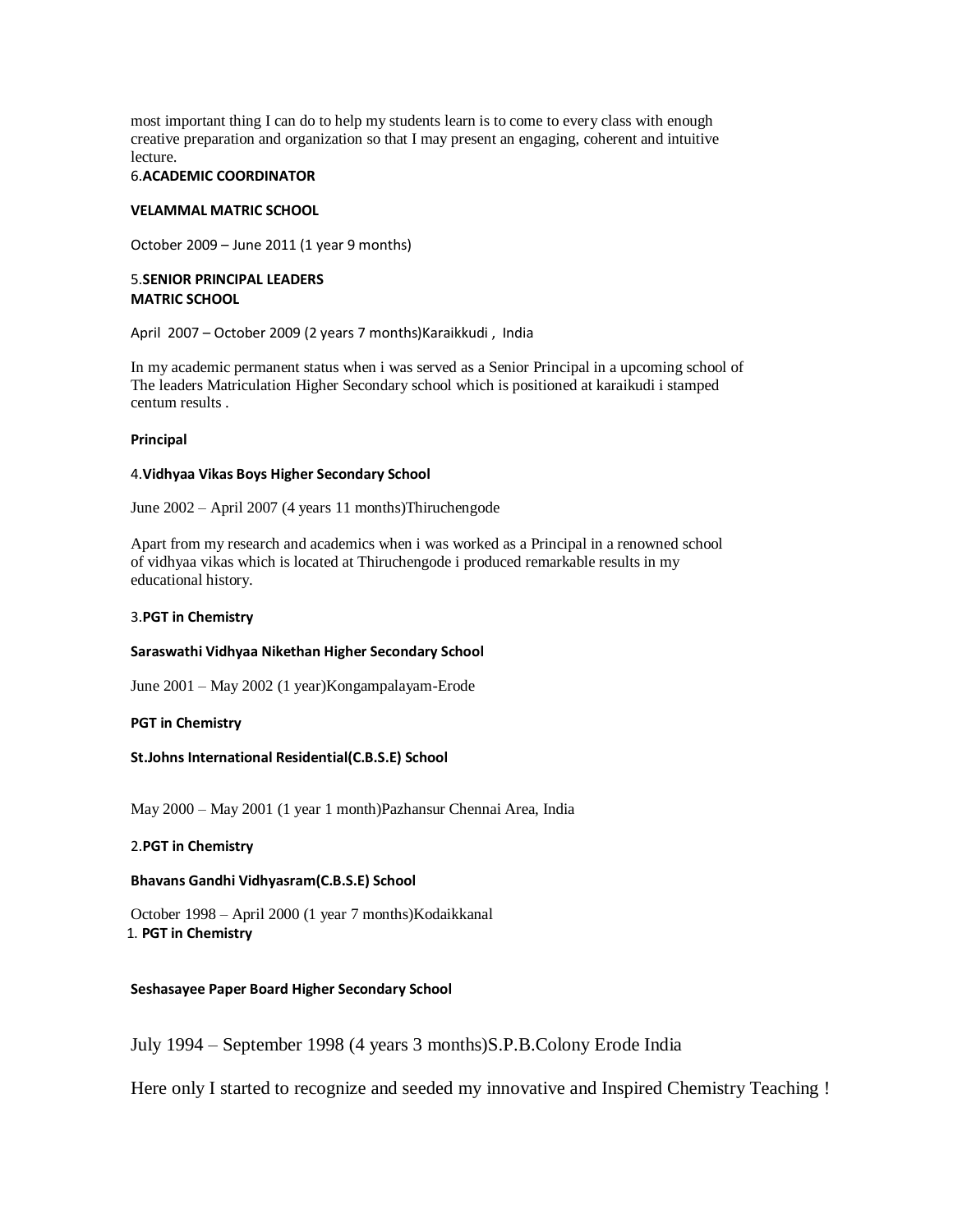## **Publications:**

## **Journals:**

**1.Electrochemical Determination of Calcium Channel Blocker Drugs using Multiwall Carbon Nano tubes modified glassy carbon electrode ABDUL RAZAK MOHAMED SIKKANDER, CHINNAPPIYAN VEDHI and PARAMASIVAM MANISANKAR**

**SPRINGER-OPEN IJIC** November 5, 2012

Multiwall carbon nanotubes (MWCNT) are believed to be favorable for the reduction and oxidation of electroactive species towards cathodic and anodic direction with the simultaneous enhancement of the peak current. The prepared electrode showed an excellent electrocatalytic activity towards the oxidation of antihypertensive drugs leading to a remarked improvement in sensitivity.

## **2.Cyclic Voltammetric determination of 1, 4-Dihydro pyridine drugs using MWCNTs modified glassy carbon electrode**

### **Der Chemica Sinica Volume 3: Issue 2: 2012** March 19, 2012

MWCNTs are believed to be favorable for the oxidation of electroactive species towards cathodic direction with the

simultaneous enhancement of the peak current. The prepared electrode showed an excellent electrocatalytic activity towards the oxidation of antihypertensive drugs leading to a marked improvement in sensitivity. The MWCNTsmodified GCE exhibited a sharp anodic peak around 0.6 V peak…..

### **3.Nanotechnology- Impacting in Life science and Technology**

**International Journal of Scientific & Engineering Research, Volume 4, Issue 4, April-2013 ISSN 2229-5518** April 24, 2013

One of the most pressing issues facing nanoscientists and technologists today is that of communicating with the non-scientific community. As a result of decades of speculation, a number of myths have grown up around the field, making it difficult for the general public, or indeed the business and financial communities, to understand what is a fundamental shift in the way we look at our...

## 4.**[Electrochemical biosensors-A Review\(Link\)](https://www.linkedin.com/redir/redirect?url=http%3A%2F%2Fwww%2Eaocsr%2Ecom&amp%3Burlhash=1mpm&amp%3Btrk=prof-publication-title-link) Annalen der Chemischen Forschung Vol-2: No-1: 36-40: 2014** April 30, 2014

Electrochemical biosensors-A Review Mohamed Sikkander A Department of Chemistry, Velammal Engineering College, Chennai-600018, Tamil Nadu, India Abstract A biosensor typically consists of a bio-recognition component, biotransducer component, and electronic system which include a signal amplifier, processor, and display. Over the past decades several sensing concepts and related devices..